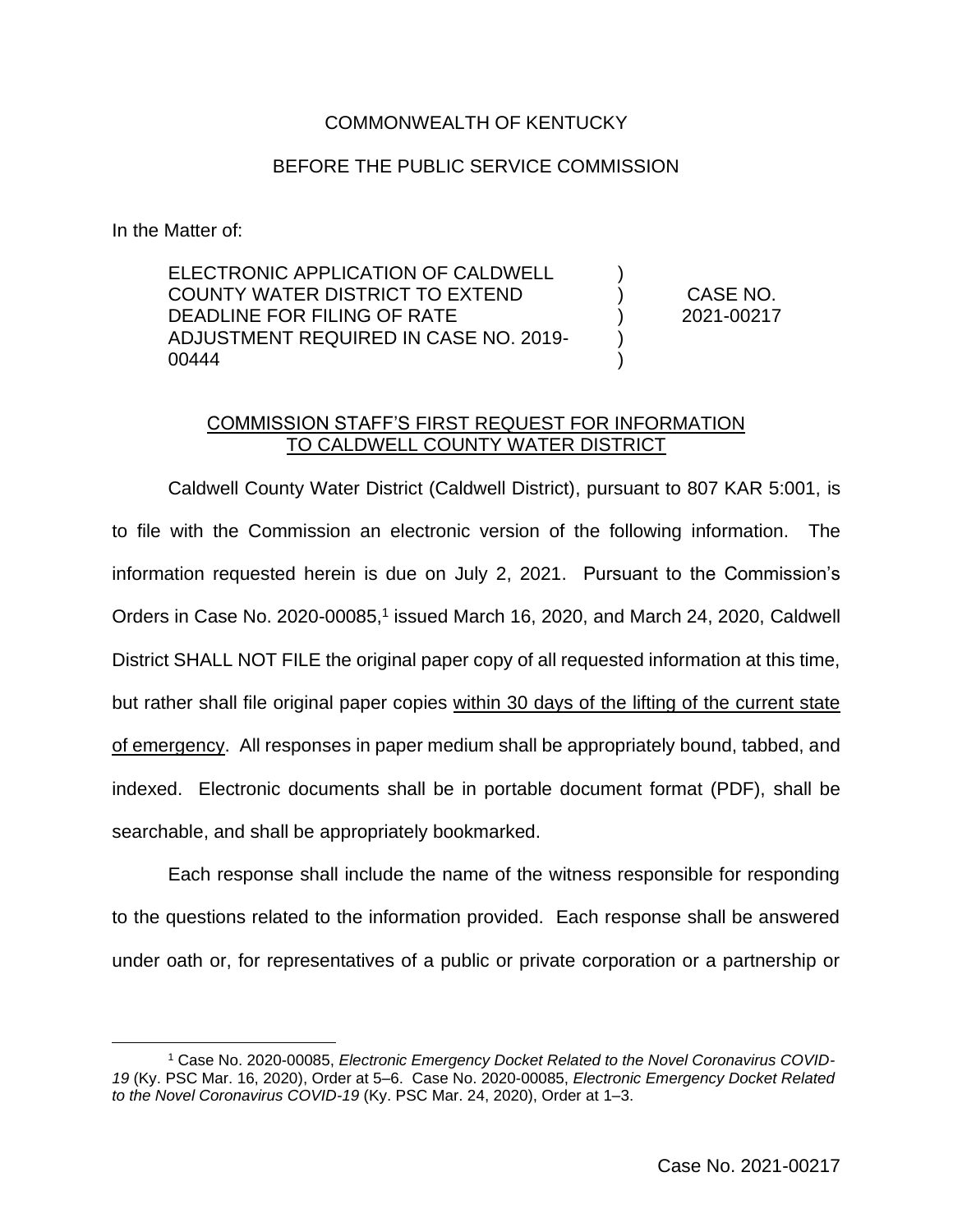association or a governmental agency, be accompanied by a signed certification of the preparer or the person supervising the preparation of the response on behalf of the entity that the response is true and accurate to the best of that person's knowledge, information, and belief formed after a reasonable inquiry.

Caldwell District shall make timely amendment to any prior response Caldwell District obtains information that indicates the response was incorrect when made or, though correct when made, is now incorrect in any material respect. For any request to which Caldwell District fails or refuses to furnish all or part of the requested information, Caldwell District shall provide a written explanation of the specific grounds for its failure to completely and precisely respond.

Careful attention shall be given to copied material to ensure that it is legible. When the requested information has been previously provided in this proceeding in the requested format, reference may be made to the specific location of that information in responding to this request. When applicable, the requested information shall be separately provided for total company operations and jurisdictional operations. When filing a paper containing personal information, Caldwell District shall, in accordance with 807 KAR 5:001, Section 4(10), encrypt or redact the paper so that personal information cannot be read.

1. Refer to the Application, paragraphs 5 and 6.

a. Provide the date that Caldwell District contacted Kentucky Rural Water Association (KRWA) to request assistance with performing a cost of service study upon which to base a rate adjustment case.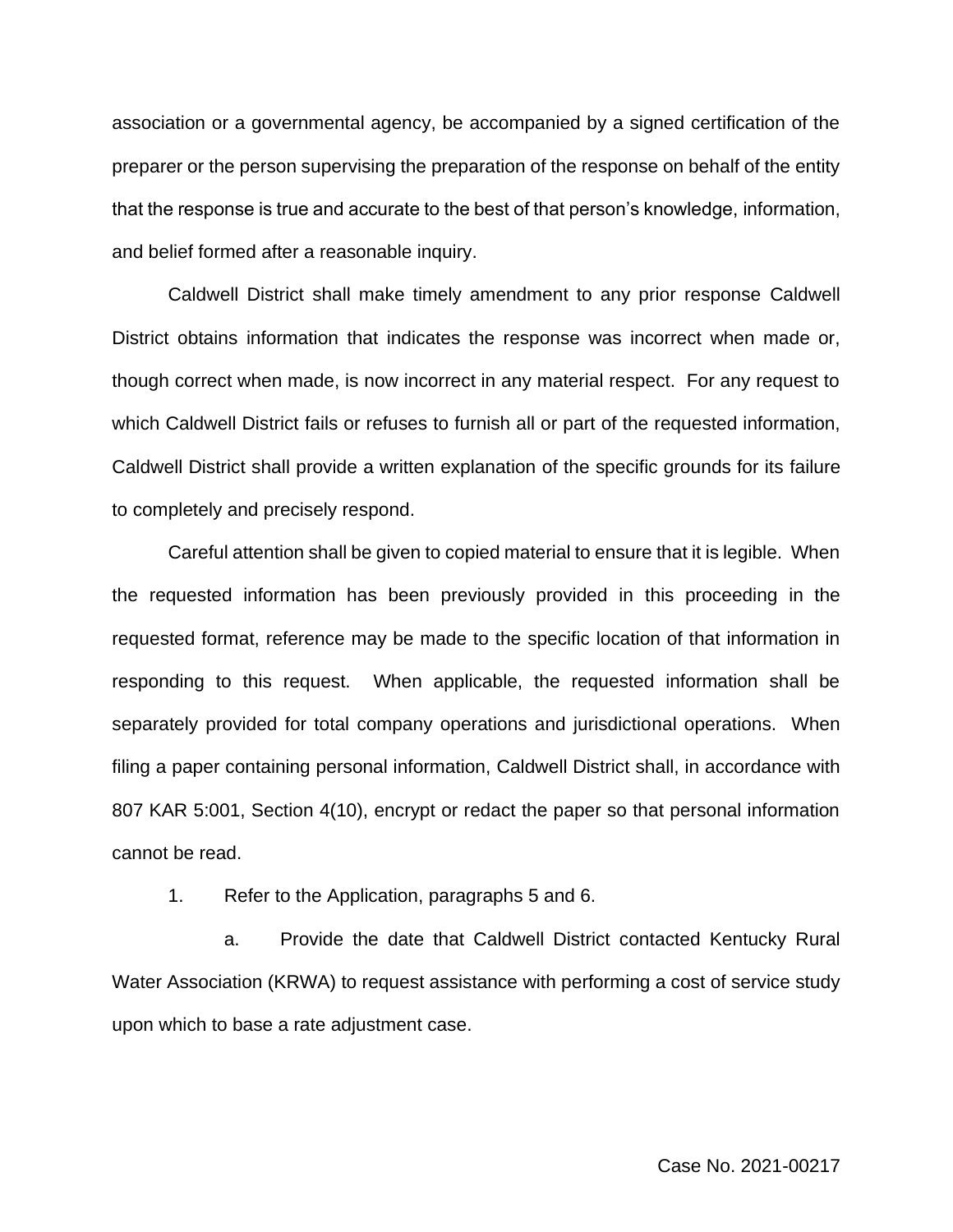b. Provide any documentation that Caldwell District contacted KRWA including not limited to any emails or letters from Caldwell District to KRWA and any documentation from KRWA to Caldwell District regarding the estimate that KRWA could provide assistance during the third quarter of 2021.

 $\omega$ 

C. Bridwell, PE Executive Director Public Service Commission P.O. Box 615 Frankfort, KY 40602

DATED <u>\_JUN 22 2021 \_\_\_\_\_\_\_\_</u>\_

cc: Parties of Record